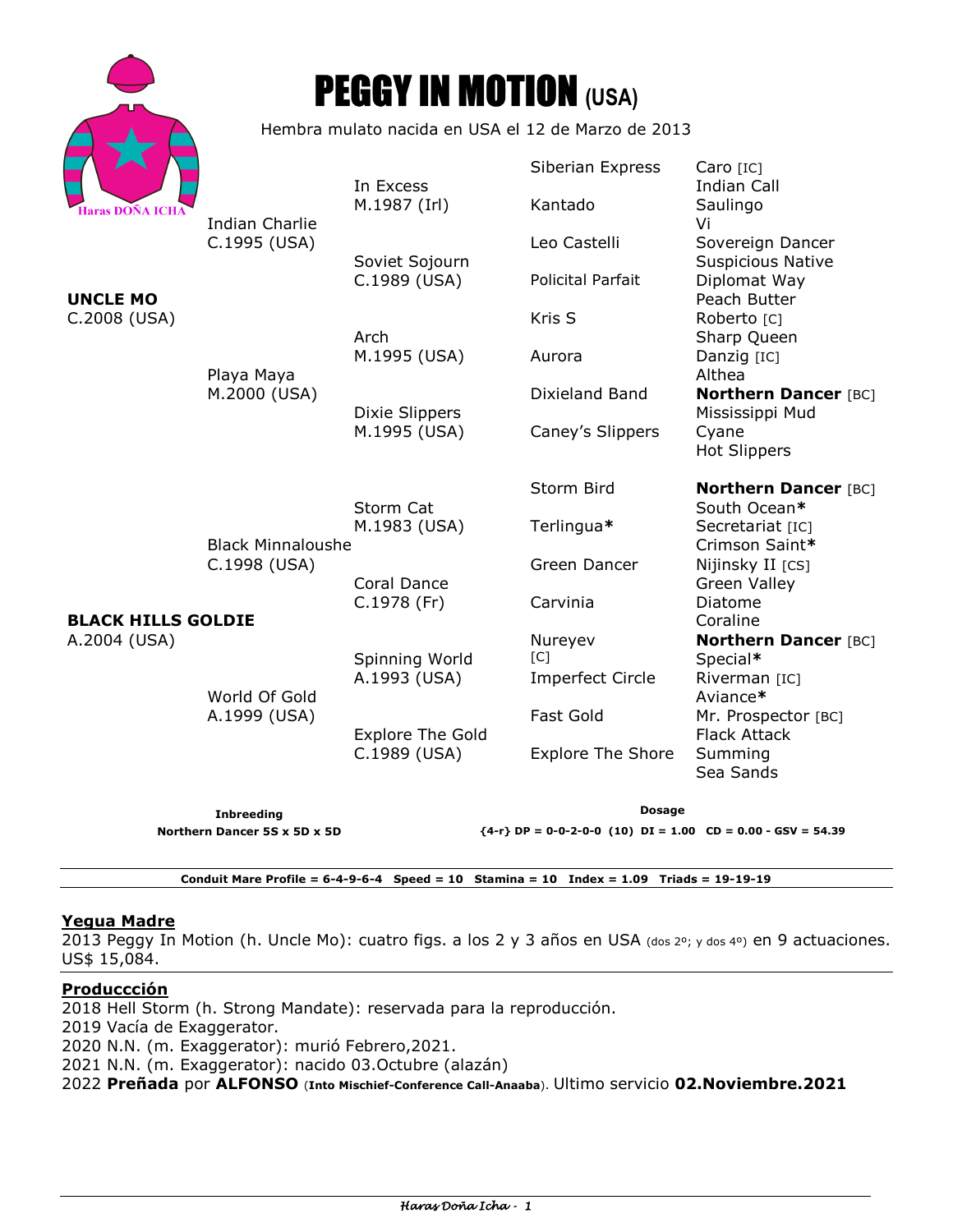# **LINEA PATERNA**

**UNCLE MO** (**2008**). *Campeón 2 Años USA, 2010*. Ganador de 5 cs. en 8 actuaciones, incl. Breeders' Cup Juvenile **(Gr.1)**, Champagne Stakes **(Gr.1)**, Kelso Handicap **(Gr.2)**, Timely Writer Stakes; 2º King's Bishop Stakes **(Gr.1)**; 3º Wood Memorial Stakes **(Gr.1)**. US\$ 1,506,000.

Es padre de **NYQUIST** (*Campeón 2 Años USA, 2015*. Del Mar Futurity**-Gr.1**, Frontrunner S**-Gr.1**, Kentucky Derby**-Gr.1**, Sentient Jet Breeders' Cup Juvenile**-Gr.1**, xpressbet.com Florida Derby**-Gr.1**, etc. US\$ 4,797,600. **Padrillo**), **GOMO** (Darley Alcibiades S**-Gr.1**, etc.), **OUTWORK** (Wood Memorial S **- Gr.1**, etc.), **LAOBAN** (Jim Dandy S**-Gr.2**, etc.), **MO TOWN** (Remsen S**-Gr.2**), **MOKAT** (San Clemente H**-Gr.2**, etc.), **AUNTIE JOY** (Regret S**-Gr.3**, etc.), **FRONT POCKET MONEY** (Jersey Shore S **-Gr.3**, etc.), **LOST RAVEN** (Aena Springs Miss Preakness S**-Gr.3**, Coronation Cup S**-L**, etc.), **MO TOM** (Lecomte S**-Gr.3**, Ohio Derby**-L**, etc.), **UNBRIDLED MO** (Monmouth Oaks**-Gr.3**, Remington Park Oaks**-L**), **UNCLE VINNY** (Sanford S**-Gr.3**, etc.), **FOREVAMO (L)**, **MO D'AMOUR (L)**, **MOQUEEN (L)**, **UNCLE BRENNIE (L)**, **ABIDING STAR (L)**, **CLIPTHECOUPONANNIE (L)**, **MO DONT NO (L)**, **NAME CHANGER (L)**, **THRILLED (L)**, **ULTRA BRAT (L)**, **UNCLE LINO (L)**, etc…

# **LINEA MATERNA**

### **1ª madre**

2004 **Black Hills Goldie** (h. Black Minnaloushe): ganadora de 5 cs. a los 2 y 4 años en USA; 3ª California Oaks **(L)**. US\$ 122,730. Es hermana de **DAKOTA PHONE (Gr.1)**. Madre de:

- 2011 Hidetheblackgold (h. Run Away And Hide): 2 cs. a los 2 y 3 años en USA. US\$ 30,500.
- 2012 Congrats To You (cast. Congrats): disputó 2 cs. en USA.
- 2013 Peggy In Motion (h. Uncle Mo): **ver arriba**.

2014 Golden Exchange (cast. Exchange Rate): 4 cs. en Canadá. US\$ 87,987.

### **2ª madre**

99 World Of Gold (h. Spinning World): ganadora a los 3 años en USA. US\$ 21,840. Es hermana materna de **BONANZA, KIOWA PRINCE**. Madre de:

- 04 **Black Hills Goldie** (h. Black Minnaloushe): **ver arriba**.
- 05 **DAKOTA PHONE** (cast. Zavata): 6 cs. en USA, incl. Breeders' Cup Dirt Mile **(Gr.1)**, San Diego Handicap **(Gr.2)**, Forty Niner Stakes; 2º San Antonio Handicap **(Gr.2)**, San Fernando Stakes **(Gr.2)**, Santana Mile Handicap **(L)**; 3º Pacific Classic Stakes **(Gr.1)**, Santa Anita Handicap **(Gr.1)**, Goodwood Stakes **(Gr.1)**, Californian Stakes **(Gr.2)**, Mervyn LeRoy Handicap **(Gr.2)**, Berkeley Stakes **(Gr.3)**, Pomona Derby **(L)**; 4º San Antonio Handicap **(Gr.2)**, Sir Beaufort Stakes **(Gr.3)**, Native Diver Handicap **(Gr.3)**. US\$ 1,282,810.
- 06 Spin Doctor (cast. Posse): ganador en US. US\$ 19,949.
- 07 Dakota Dazzler (h. Brahms): figs. en USA. Madre de:

14 **State Treasure** (cast. Munnings): 9 cs. en USA; 2° Louisiana Cup Sprint Stakes. US\$ 155,595. 11 Dakota Kid (h. Lemon Drop Kid): ganadora en USA. US\$ 40,320. Madre de:

- 19 **DAKOTA GOLD** (m. Freud): 2 cs. a los 3 años en 3 actuaciones en USA, incl. Nownownow Stakes; 5° Breeder's Cup Juvenile Stakes **(Gr.1)**. US\$ 385,000.
- 18 **GOLDEN CLINK** (m. Upstart): 3 cs. en Rusia, incl. 2yo Grand Prix **(Gr.1)**, Grand Summer Stakes **(Gr.1)**; 2° Krasnodar Derby **(Gr.1)**, Summer Stakes **(Gr.2)**, Anilin Stakes **(Gr.2)**, Colts Trial Stakes **(Gr.3)**; 4° First Crown Stakes **(Gr.1)**, Russian Derby **(Gr.1)**.

# **3ª madre**

89 **EXPLORE THE GOLD** (h. Fast Gold): ganadora de 6 cs. en Canadá, incl. Mount Royal Handicap, Belleuve Handicap, Northlands Oaks Handicap, Princess Margaret Stakes; 2ª Edmonton Distaff Handicap **(L)**, Elmbrook Handicap, Chariot Chaser Handicap, Rundle Heights Handicap, Junior Miss Stakes, Breeders' Cup Autumn Belle Handicap, Debutant Handicap. US\$ 141,655. Es hermana de **MABELISIMA**, **PORLAMAR**, **GRAN SULTANA, HAWK EYE**. Madre de:

- 97 **Fast Storm** (h. Mountain Cat): 2 cs. a los 3 años en USA; 3ª Mom's Command Stakes. US\$ 59,546.
- 98 Detonate (h. Salt Lake): 2 cs. en USA. US\$ 41,400. Madre de:
	- 03 Candy Freak (h. Commanchero): disputó una carrera en USA. Madre de:

08 **Youcannotbeserious** (h. City Street): 6 cs. en USA; 3º Valor Farm Stakes. US\$ 96,479.

09 **Contucky Dirt** (h. Supreme Cat): 2 cs. en USA; 2ª Yellow Rose Stakes. US\$ 51,064.

- 05 **Cheese Factory** (cast. City Street): 3 cs. en USA; 2º H Goodman Memorial Stakes; 3º Carter McGregor Jr. Memorial Stakes. US\$ 61,958.
- 10 **Disarm** (cast. City Street): 2 cs en USA; 3º San Pedro Stakes **(L)**. US\$ 235,290.